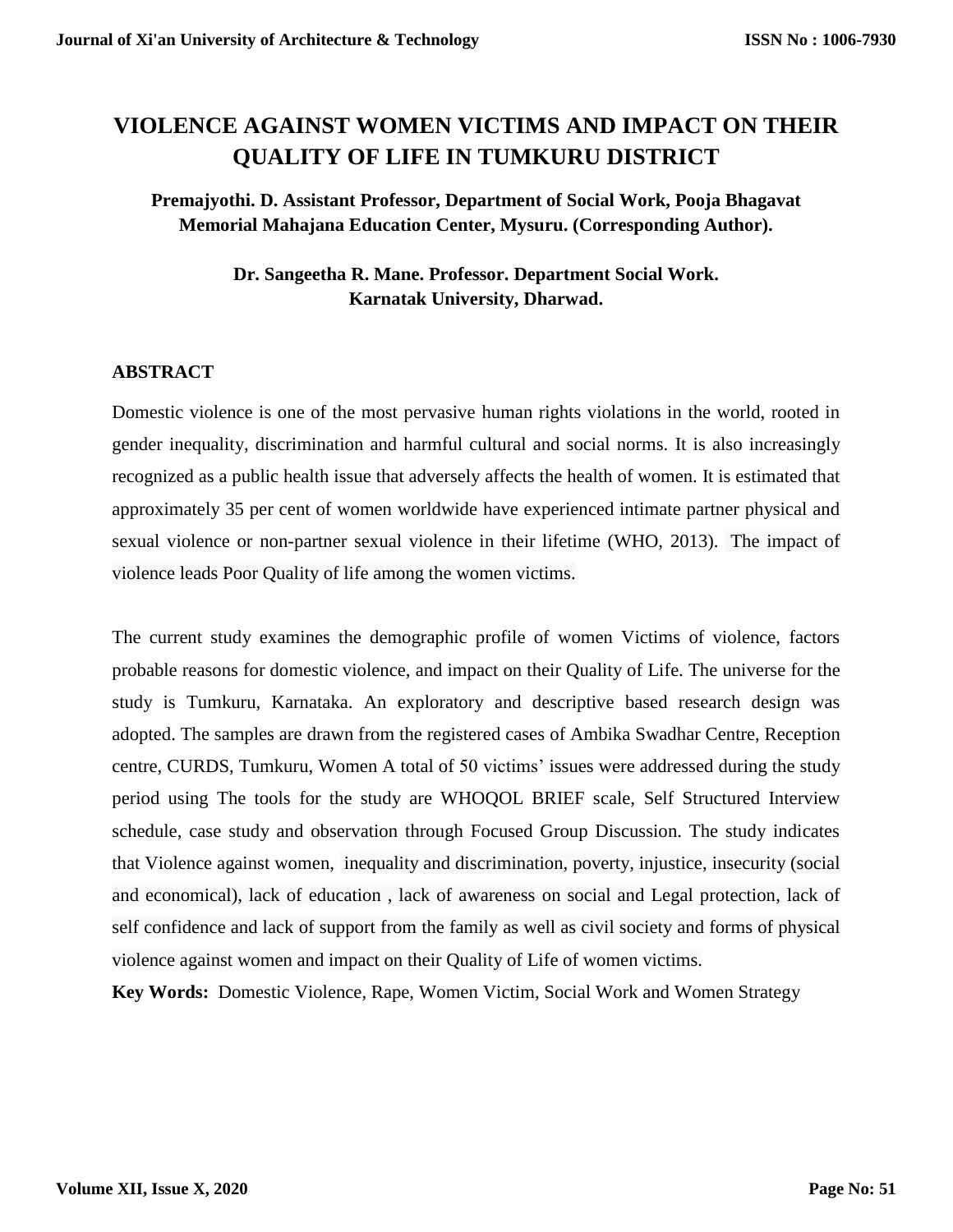#### **INTRODUCTION**

Millions of women and girls around the world are assaulted, beaten, raped, mutilated or even murdered in what constitutes appalling violations of their human rights. We must fundamentally challenge the culture of discrimination that allows this violence to continue. UN Secretary - General Ban Ki-Moon.

The fear of violence including harassment is a permanent constraint on the mobility of women and limits their access to resources and basic activities. High social, health and economic costs to the individual and society are associated with violence against women. Violence against women is one of the crucial social mechanisms by which women are forced into subordinate position" (United Nations: The Beijing Declaration and Platform for Action, 1996, p.75).

Definitions of domestic violence can be broad or focused, amorphous or targeted. The reason that the definition of violence is important is because it shapes the response. For example, a community response, whether it be legal reform or the provision of support services, is shaped by a particular understanding of what constitutes domestic violence and whether it is to be conceptualized as an intra-family conflict, or a criminal violation of rights. The definition implied by the law is especially critical as it defines standards and thus impacts broader social perceptions of the problem. Elements of the definition that need to be considered then are the boundaries of the relationship between the perpetrator and the abused, the norms of acceptable behaviour, and the specific acts that constitutes violence. A frequent perception of domestic violence against women is that it is limited to physical harm perpetrated on adult women within a marital relationship. While this understanding may capture a large universe of the experience of women, it is predicated on the assumption that women primarily live in nuclear families. Across cultures, there are a variety of living arrangements ranging from joint families to nuclear. Families to single parent families. Moreover, women may be in an established relationship or in the process of separation or divorce. Violence is often not restricted to the current husband but may extend to boyfriends, former husbands, and other family members such as parents, siblings, and in-laws. A definition that acknowledges these multiple possibilities would lead to interventions that are more inclusive of the experiences of all women. (International Centre for Research on Women and the Centre for Development and Population Activities).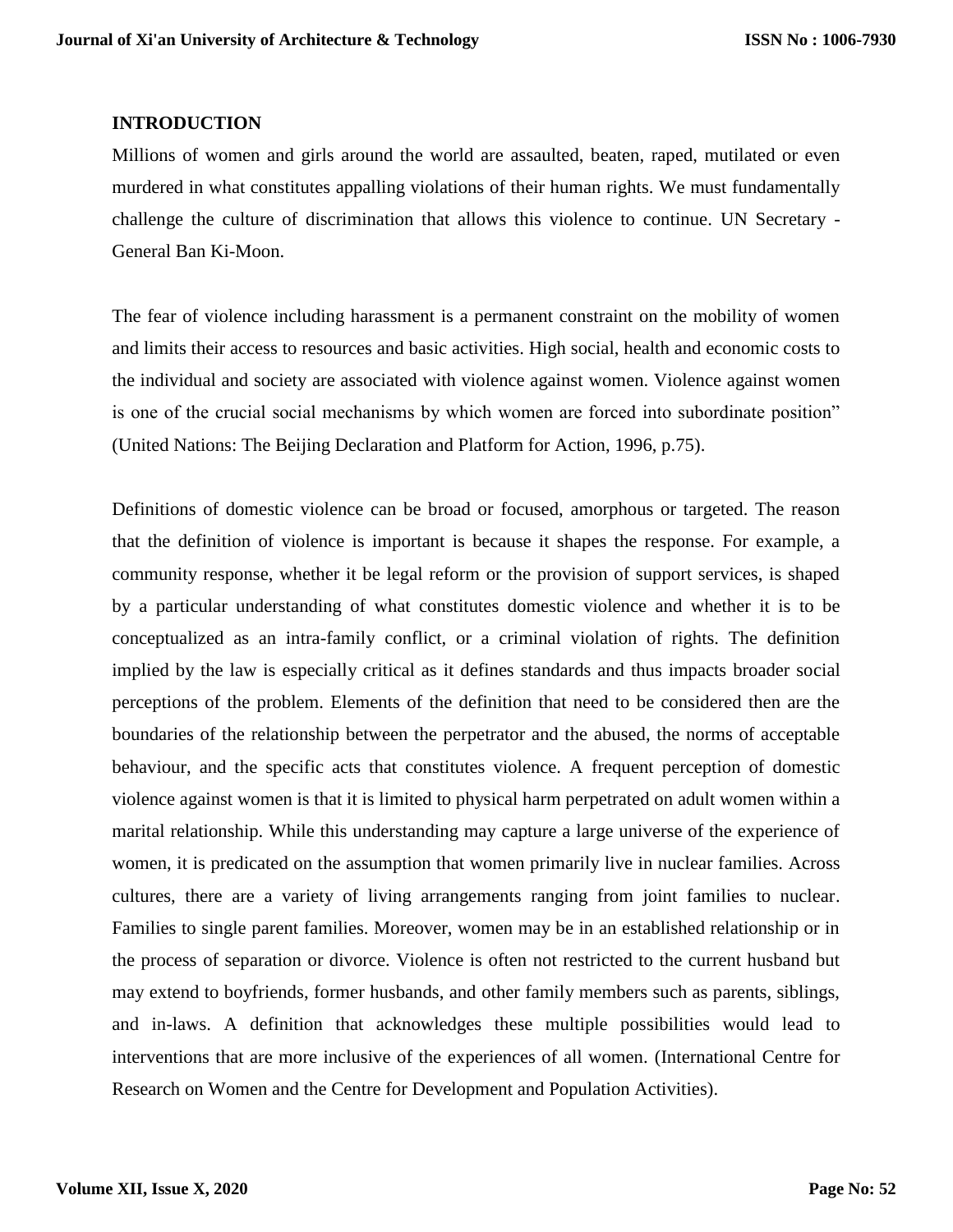The issue of violence against women is now positioned as a priority on global human rights, health and development agendas. The elimination of all forms of violence against women and girls and of all harmful practices are now part of the 2030 Agenda for Sustainable Development, and included as specific targets (i.e. targets 5.2 and 5.3) in the Sustainable Development Goals, providing a strong mandate for moving forward. Many of the responses to date to violence against women have focused primarily on intervening with affected individuals after the violence has occurred. Such strategies are essential to mitigate the devastating mental, physical, social and economic effects for women experiencing violence, ensure justice and accountability, and prevent its recurrence. It is important to continue to improve these responses. At the same time, there is also an increasing need to address the broader factors that contribute to prevalence at a population level, and to implement programmes that prevent such violence from occurring in the first place.

Violence against women and girls is rooted in gender-based discrimination and social norms and gender stereotypes that perpetuate such violence. Given the devastating effect violence has on women, efforts have mainly focused on responses and services for survivors. However, the best way to end violence against women and girls is to prevent it from happening in the first place by addressing its root and structural causes.

#### **Violence against women**

In the last decade, the issue of violence against women has moved from the shadows to the foreground of commitments to attain sustainable development. Women's rights advocates have Mobilized within and across countries and regions to secure significant changes in national, Regional and international standards and policies addressing gender-based violence. Landmark 4 5 achievements today include the;

- 1. Convention on the Elimination of Violence against Women (1993)
- 2. Dakar Platform for Action (1994)
- 3. Beijing Platform for Action (1995)
- 4. African Plan of Action to Accelerate the Implementation of the Dakar and Beijing Platforms
- 5. for Action for the Advancement of Women (1999)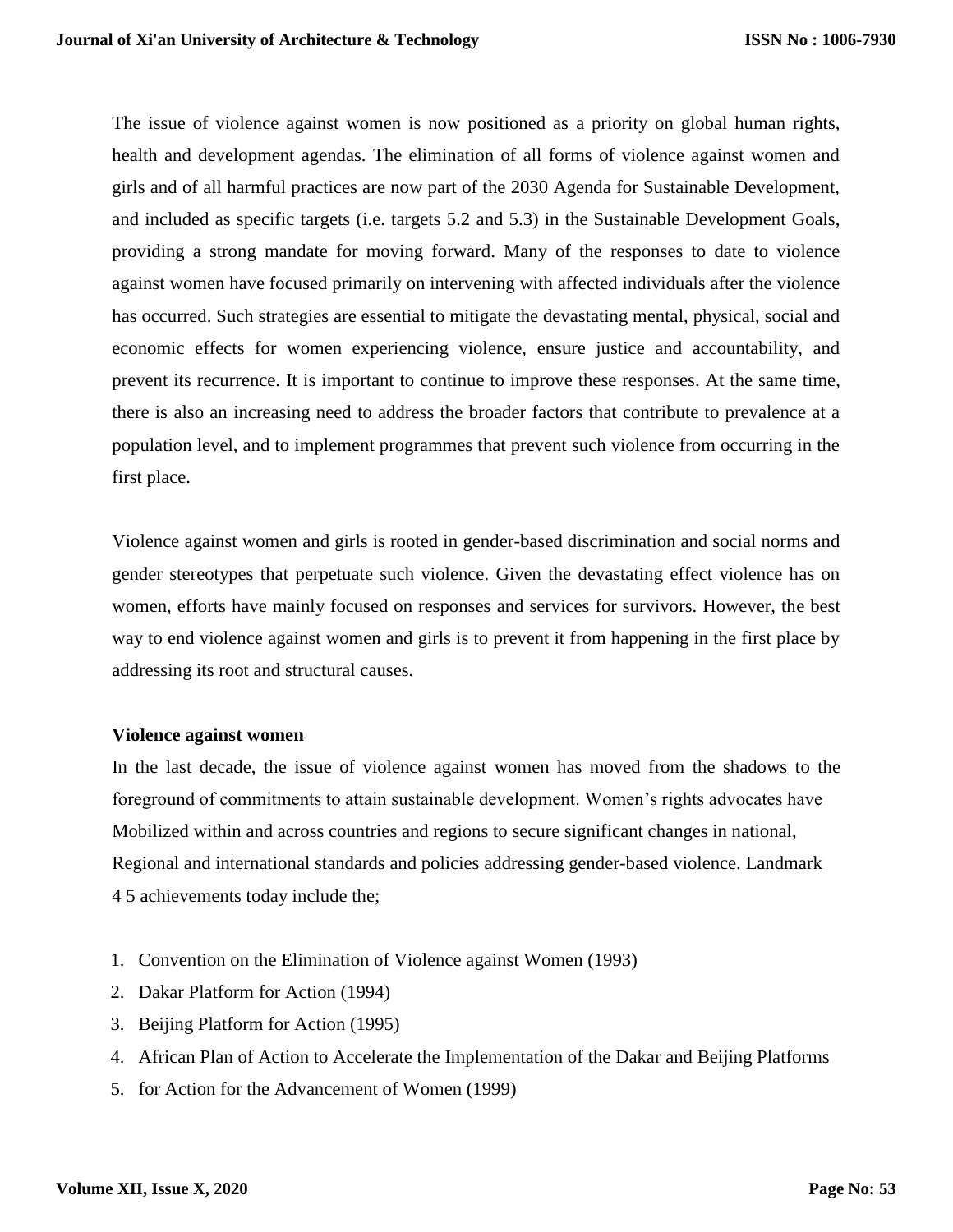- 6. UN Resolution 1325 on Women Peace and Security (2000); and
- 7. Protocol to the African Charter on Human and Peoples Rights on the Rights of Women in
- 8. Africa (2003).

### **[Domestic violence in India](https://en.wikipedia.org/wiki/Domestic_violence_in_India)**

[Domestic violence in India](https://en.wikipedia.org/wiki/Domestic_violence_in_India) is endemic. Around 70% of women in India are victims of domestic violence, according to [Renuka Chowdhury,](https://en.wikipedia.org/wiki/Renuka_Chowdhury) former Union minister for Women and Child Development. Domestic violence was legally addressed in the 1980s when the 1983 Criminal Law Act introduced [section 498A](https://en.wikipedia.org/w/index.php?title=Chapters_XX_and_XXA_of_the_Indian_Penal_Code&action=edit&redlink=1) "Husband or relative of husband of a woman subjecting her to cruelty".

The National Crime Records Bureau reveal that a crime against a woman is committed every three minutes, a woman is raped every 29 minutes, a [dowry](https://en.wikipedia.org/wiki/Dowry) death occurs every 77 minutes, and one case of cruelty committed by either the husband or relative of the husband occurs every nine minutes. This occurs despite the fact that women in India are legally protected from domestic abuse under the [Protection of Women from Domestic Violence Act.](https://en.wikipedia.org/wiki/Protection_of_Women_from_Domestic_Violence_Act_2005)

| <b>Crime Head</b>                         | <b>Total</b>   | <b>Percent</b>  |
|-------------------------------------------|----------------|-----------------|
| Rape                                      | 2355           | 06.27           |
| Kidnapping & Abduction                    | 3567           | 09.5            |
| Dowry Death                               | 1097           | 02.92           |
| Torture (Cruelty by Husband or relatives) | 14022          | 37.34           |
| Molestation                               | 10316          | 27.47           |
| Sexual Harassment (Insulting Modesty)     | 328            | 00.87           |
| <b>Importation of Girls</b>               | 046            | 00.12           |
| <b>Sati Prevention Act</b>                | 0 <sup>0</sup> | 00 <sup>1</sup> |
| Immoral Traffic (P) Act                   | 1257           | 03.35           |
| Indecent Rep. of Women (P) Act            | 03             | 00.01           |
| Dowry Prohibition Act                     | 4559           | 12.14           |
| <b>Total</b>                              | 37550          | 100             |

**Crime against Women in Karnataka during 2009 -2012**

Sources: GOK (2011) '(SCRB), Pp.145 & GOK (2012) '(SCRB),Pp.14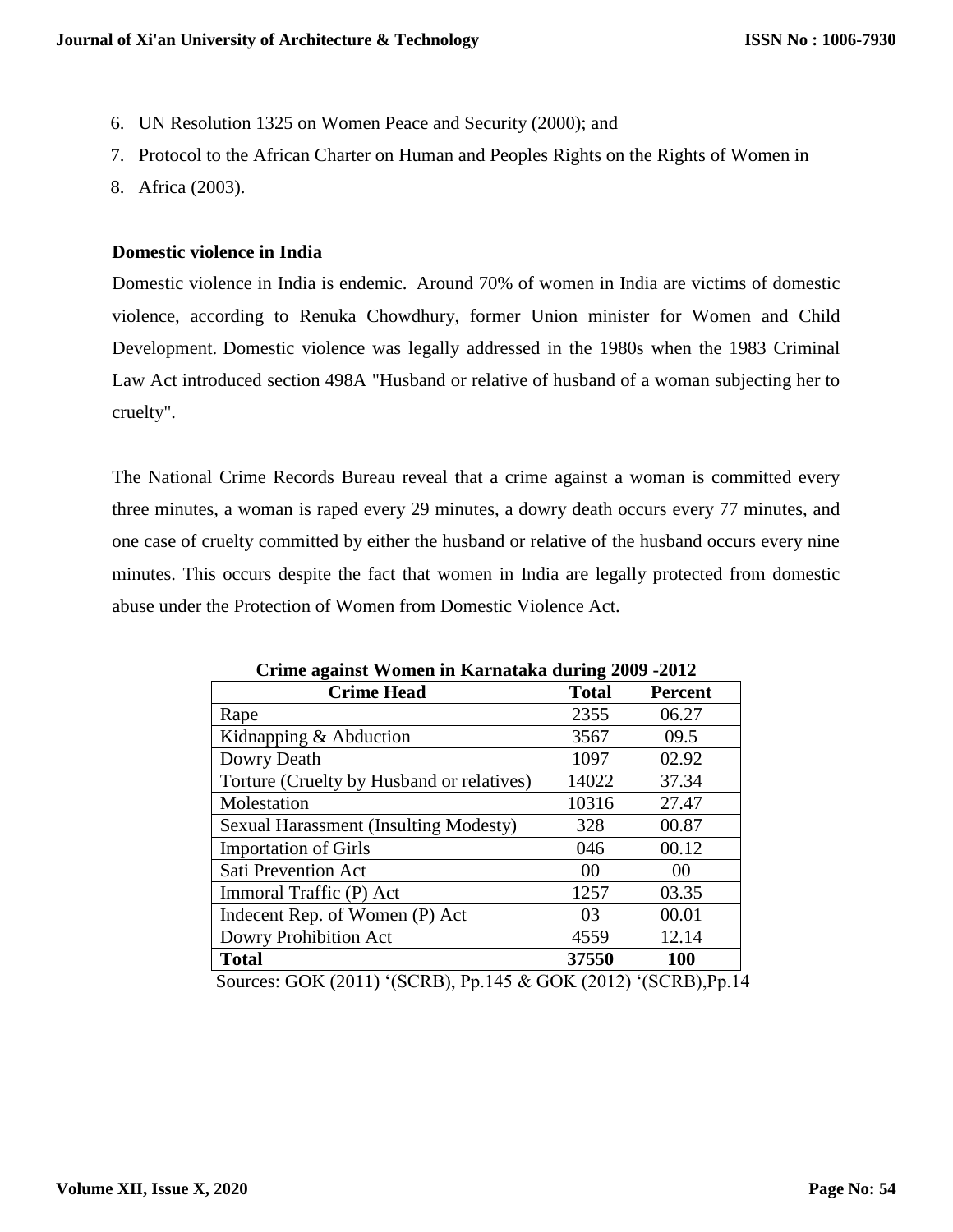#### **REVIEWS OF LITERATURE**

**Preethi Krishnan (2015)** the practices and arrangements within a family can create grounds for violence. Although we agree that family processes are important, we think that these explanations downplay the structure of families (nuclear, extended) and thereby the ways in which gender relations are organized. In this paper, domestic violence is explored as an intrafamily dynamic that extends beyond the intimate partner relationship and which seeps into court rulings of cases of such violence.

**[Kimberly M. Tatum](https://www.emeraldinsight.com/author/Tatum%2C+Kimberly+M) (2015)** The purpose of this paper is to examine domestic violence calls for service data in one Florida county for a two-year period from July 2004 through July 2006 Data for this study include information gathered on domestic violence calls for service during a two-year period (*n*=3,200). This secondary data were analyzed by logistic regression to determine statistically significant predictor variables. This study found that severity of crime, presence of children, presence of an injunction, and victim injury increased the likelihood of an arrest. Victim race, location of call, victim alcohol use, and length of relationship did not affect likelihood of arrest.

#### **METHODOLOGY**

**Aim of study**: This study investigates the Socio -Economic and demographic profile of victims, types of physical violence and Quality of life among women Victims of violence.

#### **OBJECTIVES OF THE STUDY**

- $\triangle$  To study Socio Economic Status of women victims of violence
- $\triangleleft$  To know the types of physical violence
- To explore the Quality of life of Women victims of Violence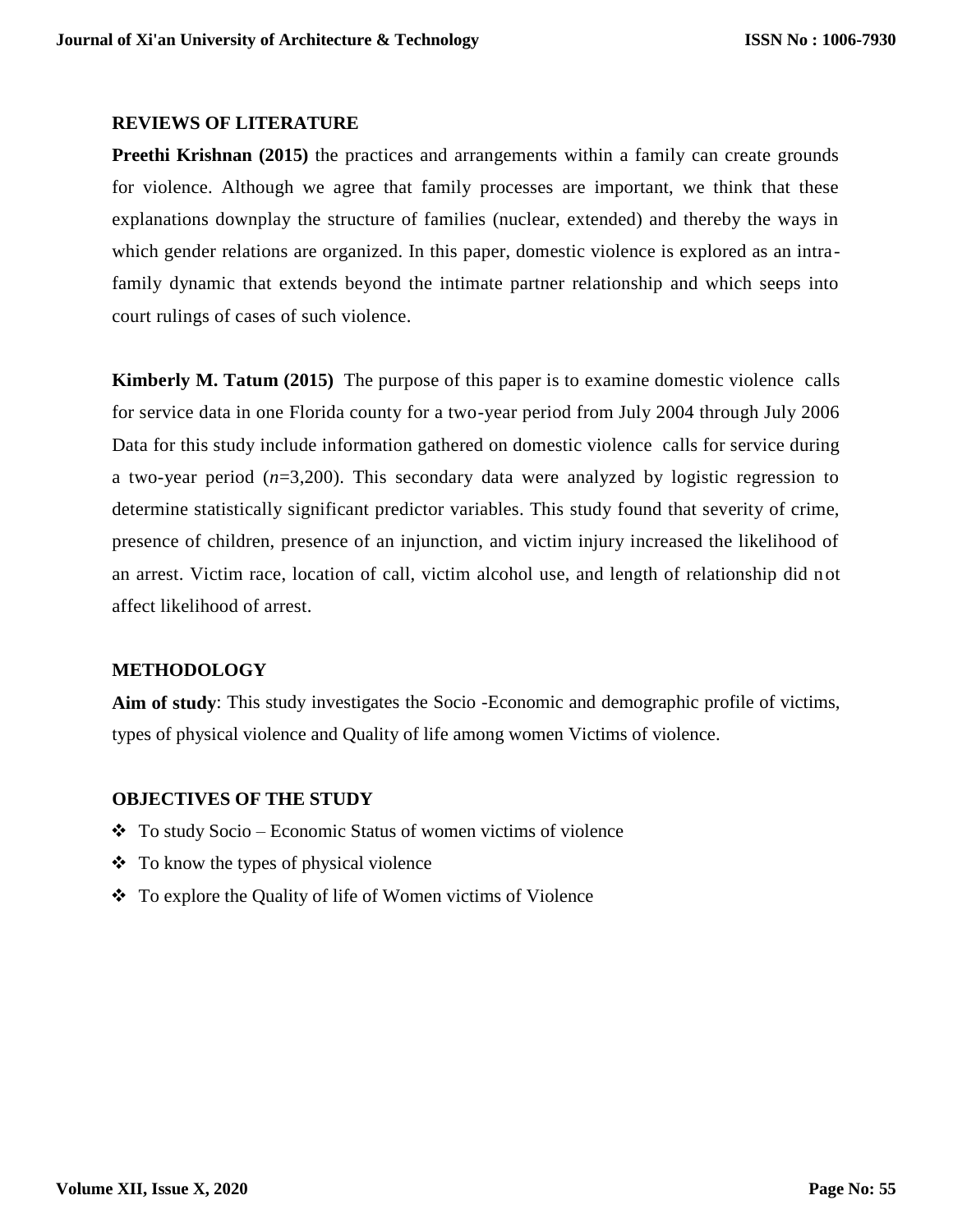**Research Design:** An exploratory and descriptive based research design was adopted to explore the study results. An exploratory and descriptive based research design was adopted. The samples are drawn from the registered cases of Ambika Swadhar Centre, Reception centre , CURDS , Tumkuru , A total of 50 victims' issues were addressed during the study period using The tools for the study are WHOQOL BRIEF scale, Self Structured Interview schedule , case study and observation through Focused Group Discussion.

**Data Collection:** The Researcher collected the primary data by interviewing the victims in Tumkuru at the time of counselling process in Family Counselling Centres, And journal, reports, and similar studies on violence.

**Data Analysis and Interpretation:** The data was tabulated and analysed with the help of simple arithmetic and percentage techniques and SPSS and statically test was used to obtain the results.

| Sl. No | <b>Particular</b> | <b>Frequency</b> | Percentage |
|--------|-------------------|------------------|------------|
|        | 18-27             | 14               | 28         |
| 02     | 28-37             | 17               | 34         |
| 03     | $37 - 48$         | 13               | 26         |
| 04     | 49 And above      | 06               | 12         |
|        | <b>Total</b>      | 50               | <b>100</b> |

**Table No: 01. Age Group of the Respondents**

The table shows that age group of the Respondents. Majority of (34.00%) of the respondent's age between 28-37, (28%) of respondent's age between 18-27%, and (26.00%) of the respondent's age between 37-48 year of the age and only (12.00%) of the respondents age is 49 and above. From the above the table researcher came to know that minority of the respondents are 28 years to 37 years of the age.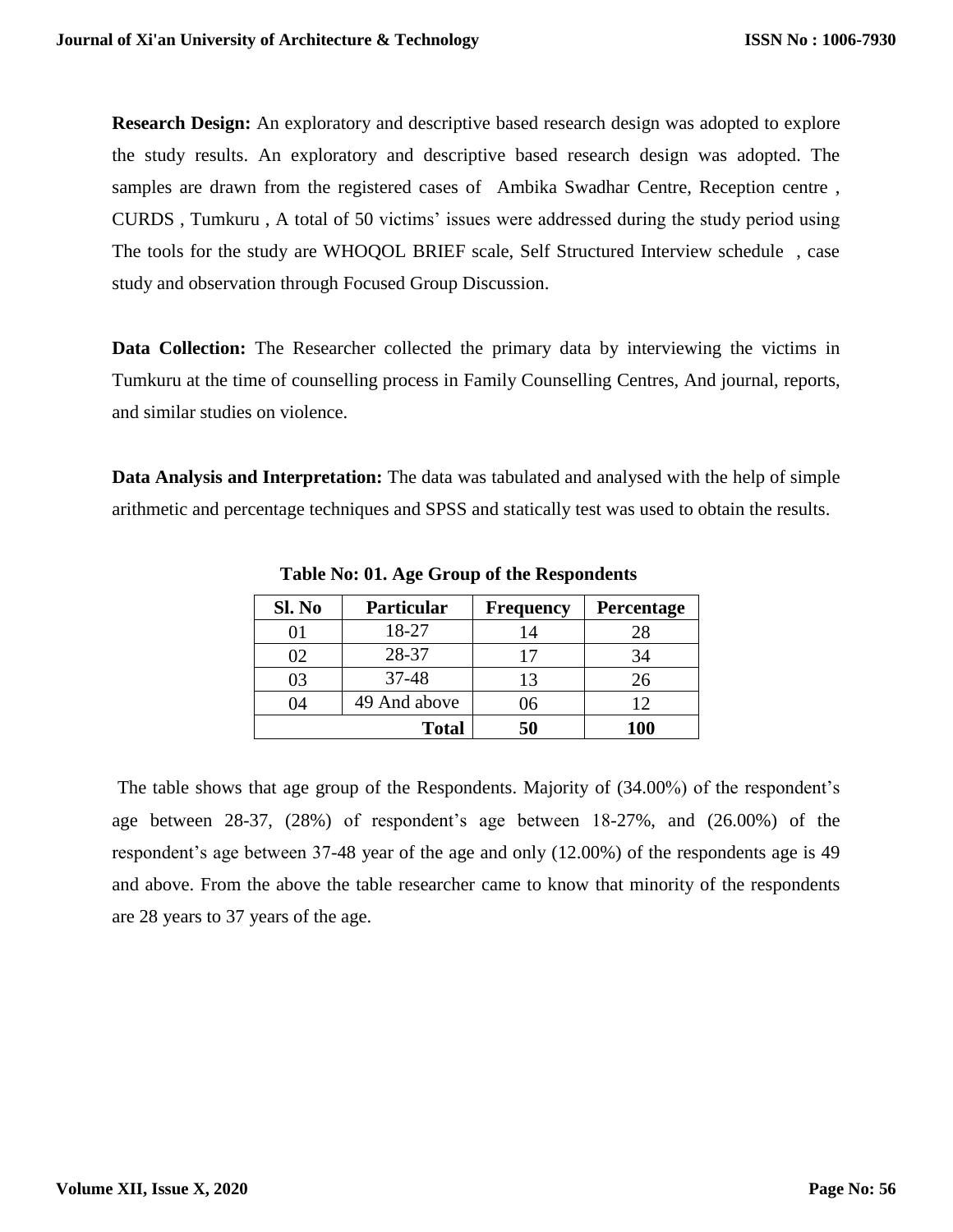| Sl. No | <b>Particular</b>               | <b>Frequency</b> | Percentage |
|--------|---------------------------------|------------------|------------|
| 01     | Single, that is never Married   | 02               | 04         |
| 02     | Married and living with Partner | 07               | 14         |
| 03     | Separated                       | 38               | 76         |
| 04     | Widow                           | 03               | 06         |
| 05     | Divorced                        | 00               | 00         |
| 06     | Others (specify)                | 00               | 00         |
|        | <b>Total</b>                    | 50               | 100        |

**Table No: 02. Marital status of the Respondents**

The Table shows that marital status of the Respondents. Majority of (76.00%) of the respondents are separated, (14.00%) of respondent's are single, that is never married, and (04.00%) of the respondents single, that never married. From the above table the researcher came to know that majority of the respondents are separated.

| Sl. No | <b>Particular</b>                 | <b>Frequency</b> | <b>Percentage</b> |
|--------|-----------------------------------|------------------|-------------------|
|        | Illiterate                        |                  |                   |
| 02     | Primary Education $(01st - 07th)$ | 16               | 32                |
| 03     | High School $(08th - 10th)$       | 12               | 24                |
|        |                                   |                  |                   |
| 04     | PUC/Diploma                       | 02               | 04                |
| 05     | Graduate and above                | 06               | 12.               |
| 06     | Others (Specify)                  |                  | 04                |
|        | <b>Total</b>                      |                  | 100               |

**Table No: 03. Educational Background of the Respondents**

Table no 03 shows the Educational background of the Respondents. Majority of (32.00%) of the respondent's has completed primary education, (24.00%) of respondent's has completed High school, and (24.00%) of the respondents were illiterate, (12.00%) of the respondent's has completed Graduate and only 04.00% of the respondents completed graduate and above. From the above table researcher came to know the majority of the respondents studied only Primary level of education  $(01<sup>st</sup> - 07<sup>th</sup>)$ .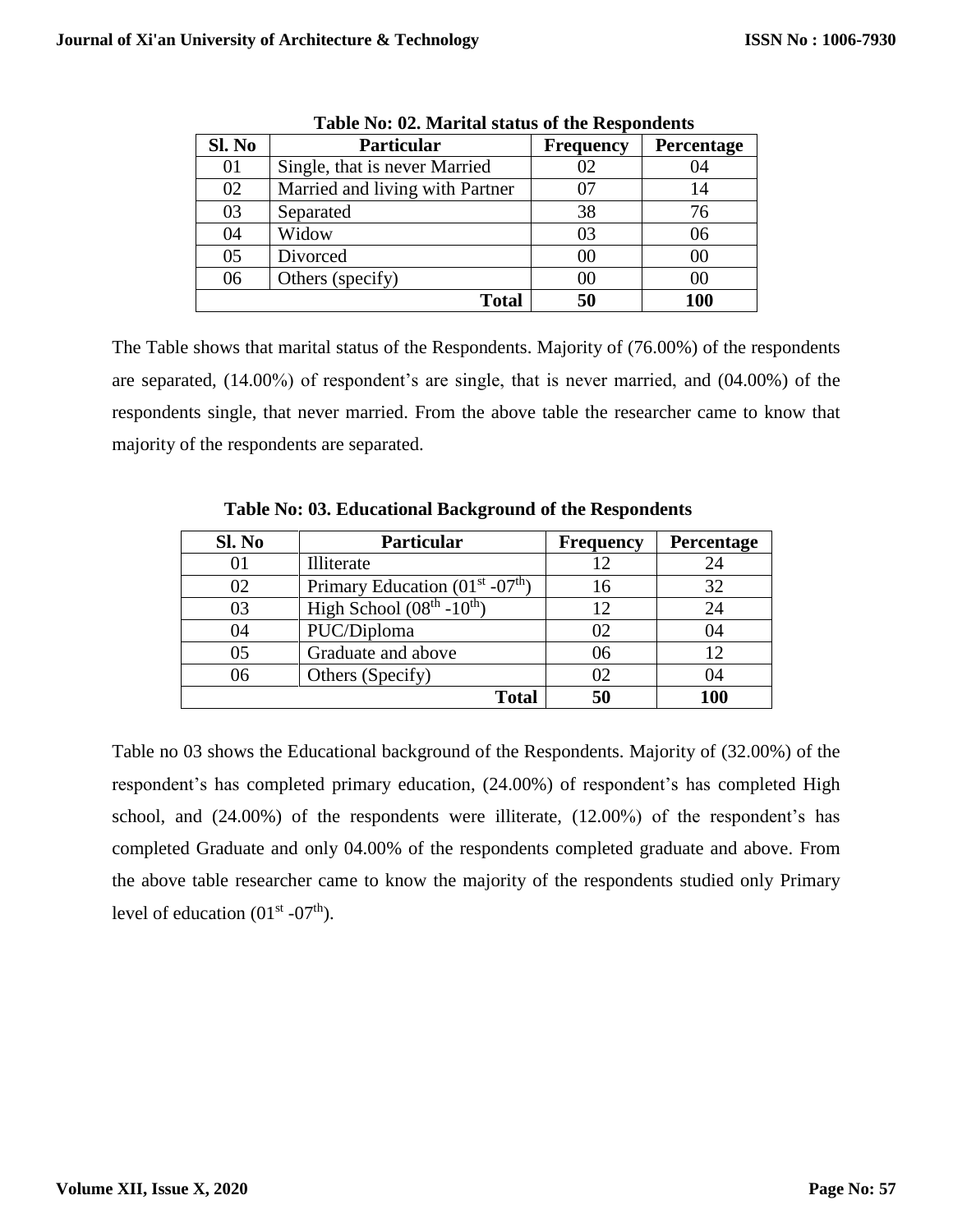| Sl. No | <b>Particular</b> | <b>Frequency</b> | Percentage |
|--------|-------------------|------------------|------------|
|        | Hindu             |                  | 82         |
| 02     | Muslim            | 09               | 18         |
| 03     | Christian         | 00               | 00         |
| 04     | No Religion       | OΟ               | OC)        |
| 05     | <b>Other</b>      | 00               | 00         |
|        | <b>Total</b>      | 50               | 100        |

**Table No: 04. Religion of the Respondents.**

The above chart shows that Religion of the Respondents. Majority of (82.00%) of the respondents are Hindu, (81.00%) of respondent's are Muslim. From the above the researcher came to know that minority of the respondents are Hindu religions.

| $SI$ . No | <b>Particular</b> | <b>Frequency</b> | Percentage |
|-----------|-------------------|------------------|------------|
|           | Monthly           | 147              | 73.5       |
| )2        | Weekly            | 53               | 26.5       |
| )3        | Daily             | DO.              |            |
| 04        | Others (Specify)  | OO.              |            |
|           | <b>Total</b>      | 200              | 100        |

**Table No: 05. Types of Income of the Respondents.**

Table shows that type of income of the Respondents. Majority of (73.05%) of the respondents were getting monthly income (26.05%) of respondents were getting weekly. From the above table researcher came to know that majority of the respondents were getting monthly income.

| $\sim$ 0.000 $\sim$ 0.000 $\sim$ 0.000 $\sim$ 0.000 $\sim$ 0.000 $\sim$ 0.000 $\sim$ 0.000 $\sim$ 0.000 $\sim$ 0.000 $\sim$ 0.000 $\sim$ 0.000 $\sim$ 0.000 $\sim$ 0.000 $\sim$ 0.000 $\sim$ 0.000 $\sim$ 0.000 $\sim$ 0.000 $\sim$ 0.000 $\sim$ 0.000 $\sim$ 0.000 |                                       |        |            |  |  |
|---------------------------------------------------------------------------------------------------------------------------------------------------------------------------------------------------------------------------------------------------------------------|---------------------------------------|--------|------------|--|--|
| SL.No                                                                                                                                                                                                                                                               | <b>Particular</b><br><b>Frequency</b> |        | Percentage |  |  |
| 01                                                                                                                                                                                                                                                                  | Rural Area                            | 26     |            |  |  |
| 02                                                                                                                                                                                                                                                                  | Urban Area                            | 18     |            |  |  |
| 03                                                                                                                                                                                                                                                                  | Semi Urban                            | 02     | 11         |  |  |
| 04                                                                                                                                                                                                                                                                  | Slum                                  | 04     |            |  |  |
| 05                                                                                                                                                                                                                                                                  | Others                                | $00\,$ |            |  |  |
|                                                                                                                                                                                                                                                                     | <b>Total</b>                          | 50     | 100        |  |  |

**Table No: 06. Area Background of the Respondents**

The table shows that the background (area) of the Respondents. Majority of (52.00%) of the respondents are from Rural Area, (36.00%) of respondent's are from Urban Area, and (08.00%) of the respondents are from Slum and only (4.00%) of the respondents from semi urban.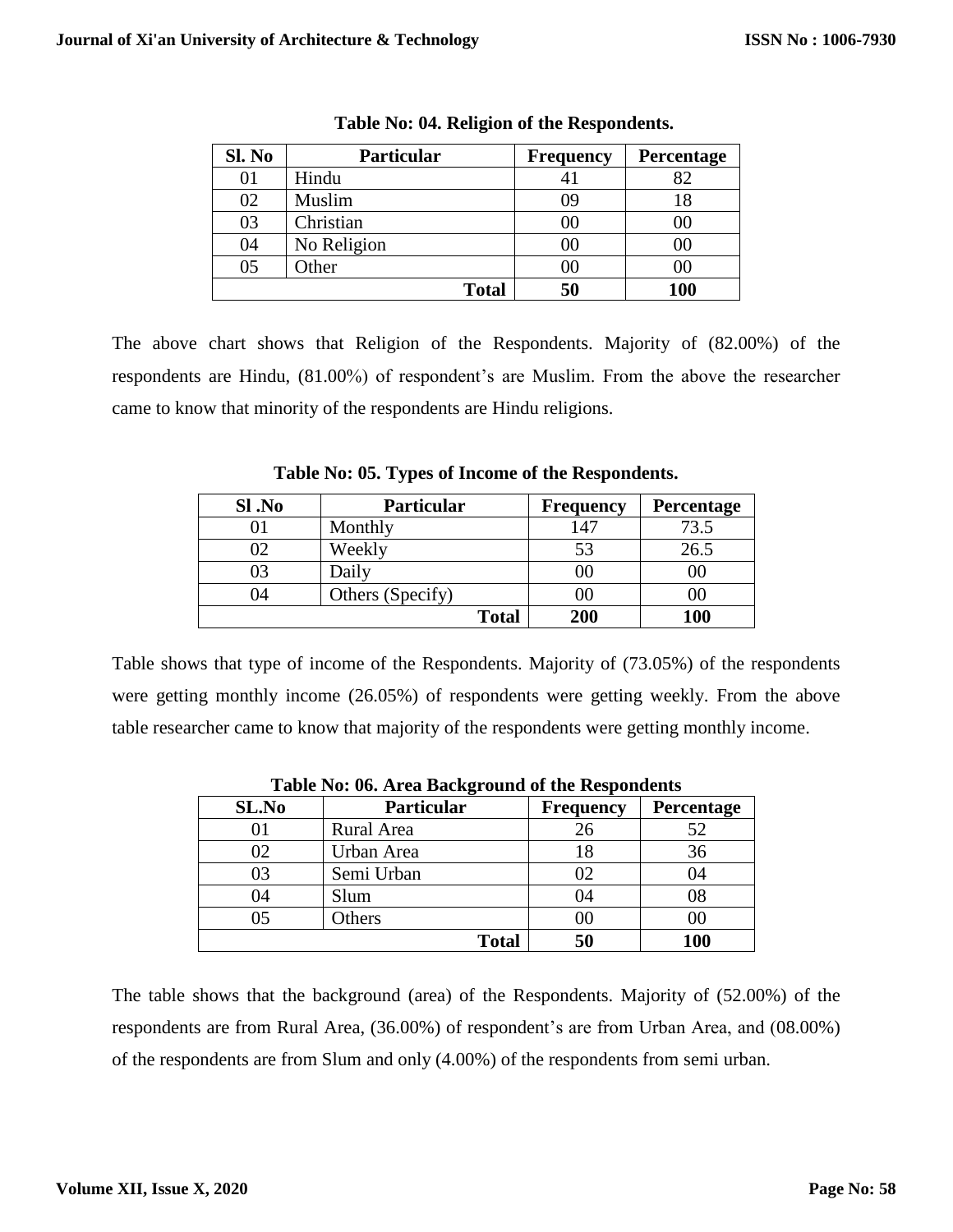| <b>Tumkur District</b> |                          |       |                          |       |                           |      |                        |       |
|------------------------|--------------------------|-------|--------------------------|-------|---------------------------|------|------------------------|-------|
| <b>Marital Status</b>  | <b>Domestic Violence</b> |       | <b>Physical Violence</b> |       | <b>Emotional Violence</b> |      | <b>Sexual Violence</b> |       |
|                        | N                        | %     |                          | %     | N                         | $\%$ | N                      | %     |
| Single                 | 02                       | 100.0 | 02                       | 100.0 | 00                        | 00.0 | 02                     | 100.0 |
| Married                | 06                       | 85.7  | 07                       | 100.0 | 0 <sub>5</sub>            | 71.4 | 05                     | 71.4  |
| Separated              | 26                       | 68.4  | 32                       | 84.2  | 31                        | 81.6 | 30                     | 78.9  |
| Widow                  | 02                       | 66.7  | 03                       | 100.0 | 02                        | 66.7 | 02                     | 66.7  |
| Total                  | 36                       | 72.0  | 44                       | 88.0  | 38                        | 76.0 | 39                     | 78.0  |

#### **Table No: 07. Type of Violence Experienced by the Respondents**

Table shows that types of violence of the Respondents. Majority of the respondents are separated

for various reason and faced domestic, physical, emotional and sexual violence.

# **Nature of Physical Violence Experienced by the Respondents**

Forcibly beating, punching, plucking hair, punching, using physical objects and burning with cigarettes.

# **Causes of Physical Violence Experienced by the Respondents**

- $\checkmark$  Misunderstanding between you and your Husband
- $\checkmark$  Mother in law or father in law's power
- $\checkmark$  Extra marital Affair
- $\checkmark$  Sexual Satisfaction
- $\checkmark$  Forcibly Marriage
- $\checkmark$  Property Dispute
- $\checkmark$  Alcohol
- $\checkmark$  Dowry Dispute
- $\checkmark$  Female Feticide
- $\checkmark$  Financial Dispute
- $\checkmark$  Doubt
- $\checkmark$  Effect of Neighbors
- $\checkmark$  Domination
- $\checkmark$  Discrimination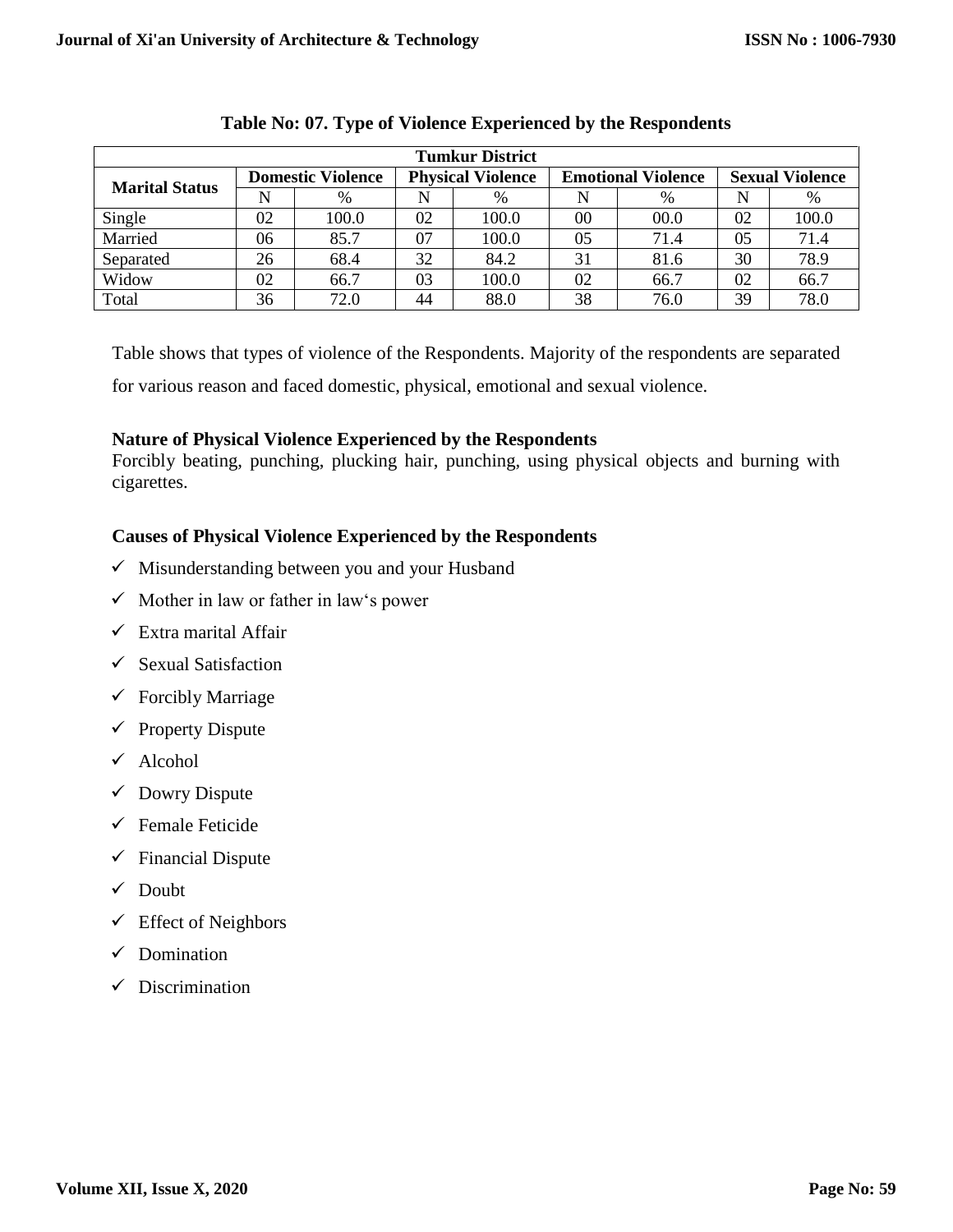|                       |                              | Region  |
|-----------------------|------------------------------|---------|
|                       |                              | Tumkuru |
|                       | Count                        | 02      |
| Very Poor             | % within Quality of Life Pre | 25.0%   |
| Poor                  | Count                        | 41      |
|                       | % within Quality of Life Pre | 25.3%   |
| Neither Poor nor Good | Count                        | 07      |
|                       | % within Quality of Life Pre | 23.3%   |
| Total                 | Count                        | 50      |
|                       | % within Quality of Life Pre | 25.0%   |

#### **Table No: 08. Impact of Quality of Life of Women Victims**

The above table shows the impact on QOL of the respondents. The results show majority of the respondents (25.03) said that they have poor quality of life.

# **MAJOR FINDINGS**

- Regarding age group, Majority of Respondents belongs to age Group (27-38years)
- Marital status Majority of the Respondents were Separated
- Regarding Educational Qualification, Majority of Respondents found with Educational Qualification up to Primary.
- ❖ Majority of Respondents belongs to Hindu Religion
- Majority of the Respondents are from Nuclear Family.
- Majority of the Respondents lives in pucca Houses.
- Majority of the Respondents were getting Monthly Income.
- ❖ Majority of the Respondents were from Rural Area.
- Majority of the Respondents strongly agreed that they Faced Violence.
- Majority of the Respondents faced various forms of Physical Violence.
- From the Cross Tabulation Researcher came to know that, Majority of the Respondents were separated from Husbands and Family for various Reasons.
- $\triangleleft$  Majority of the respondents faced physical violence and forms of Physical violence that is, forcibly beating , Punching, Plucking hair , Punching, using things .
- The above table shows the Impact on QOL of the Respondents. The results show Majority of the Respondents (25.3) said that they have poor quality of life.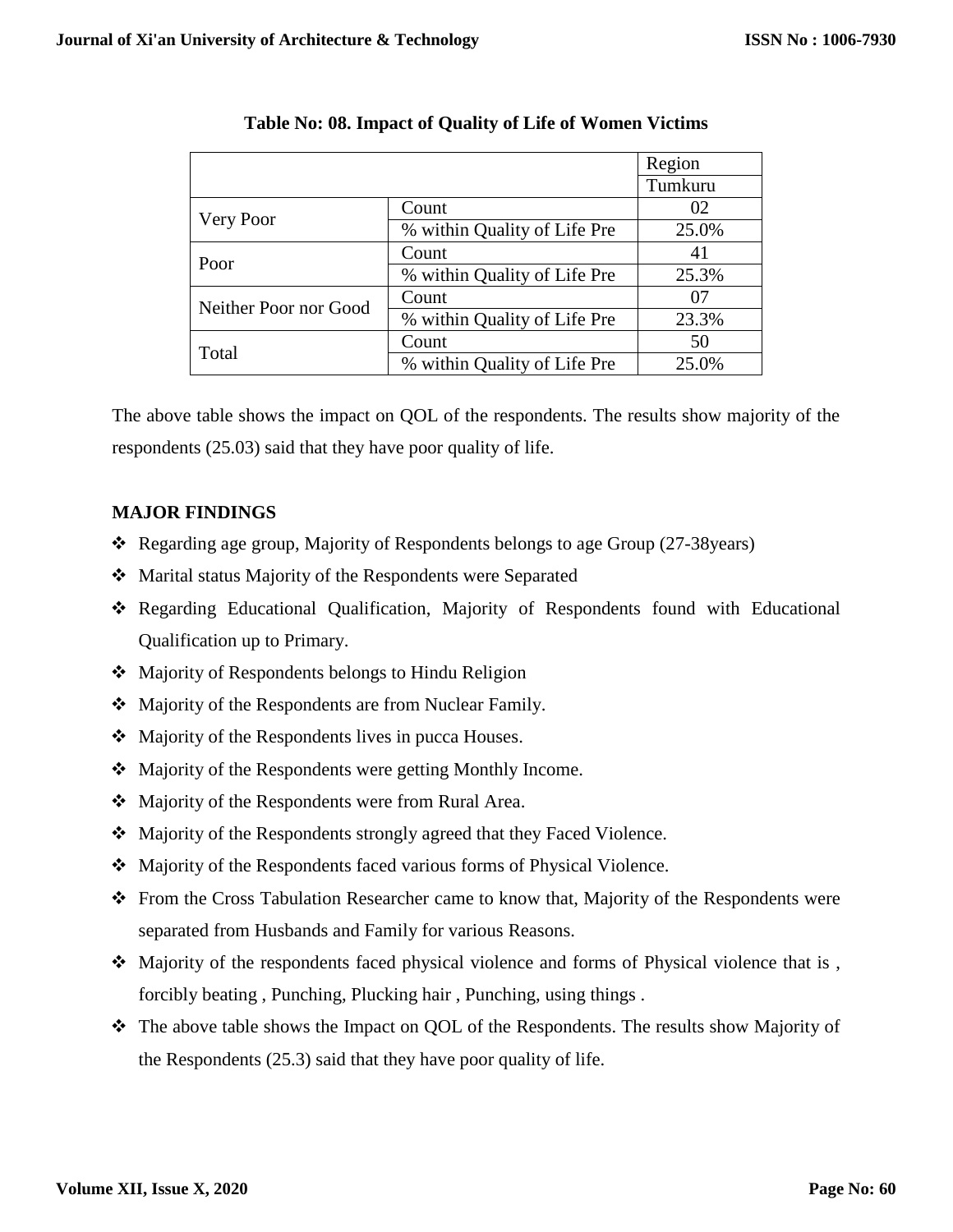# **SUGGESTIONS**

- $\bullet\bullet\text{ Victimized women are always perceived, considered and treated as a social issue, this attitude}$ has to be changed and consider this as a health and psychological issue, the prevalence rate of the incidence, and health issues identified and treated.
- $\div$  Counseling as an aspect is considered to be an important component in some countries. Victimized women severely need counseling should be insisted compulsorily and make this service available at all NGOs, so that the incidents and numbers of family breakdowns may be reduced.
- Family orientation programme should be given with the help of Government.

# **CONCLUSION**

Violence against women can have a myriad of devastating consequences on women's short and long term wellbeing. Along with the immediate Physical and Emotional impact of Violence, women's overall quality of life can be adversely affected over an entire. To improve the quality of life of women victim need to expand existing and emerging innovations and research to foster systemic change, such as better understanding the connections between homelessness and domestic violence. Another example is community mobilization, which works toward lessening the stigma surrounding domestic violence and making it a concern for entire communities, not just individual families. The social work intervention is essential to prevent violence against women with the help of global frame work and strategies.

#### **REFERENCE**

- 1. Acharya S. (2010), Experience of Discrimination and Social Exclusion in Health Care Utilization among Dalit Children, Volume 01 Number 02, IIDS-Unicef Working Paper Series.
- 2. Adrienne Rich, (1977), of women born: Motherhood as experience and institution.
- 3. Ahmed Nizar, (1996-2000), Prayoga trust Proceedings, Social Science, research Group, Kozhikode.